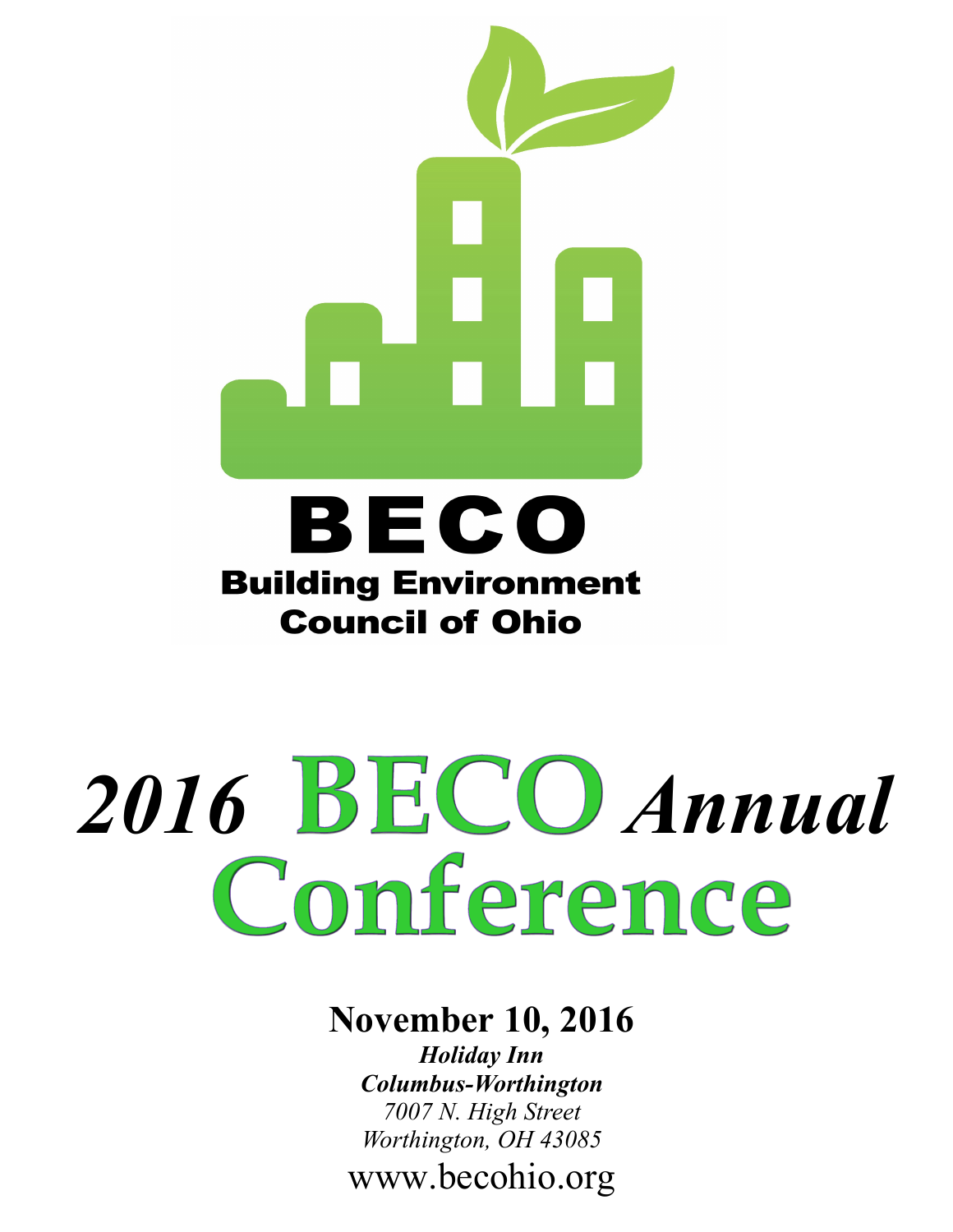#### **REGISTRATION FORM Building Environment Council of Ohio, Inc. 2016 Annual Conference November 10, 2016 (8:00am - 4:00pm) Holiday Inn Columbus-Worthington, Worthington, OH**

Please use a separate form for each person attending from your firm or organization. Refer to the Conference Brochure for hotel information, registration procedures, deadlines and other important details. For more information contact BECO at **614-784-9772**.

| <b>Please Print or Type:</b>                                                                                                                                                                                                    |                                                                       |                             |                |
|---------------------------------------------------------------------------------------------------------------------------------------------------------------------------------------------------------------------------------|-----------------------------------------------------------------------|-----------------------------|----------------|
| Name: Name: Name: Name: Name: Name: Name: Name: Name: Name: Name: Name: Name: Name: Name: Name: Name: Name: Name: Name: Name: Name: Name: Name: Name: Name: Name: Name: Name: Name: Name: Name: Name: Name: Name: Name: Name:   |                                                                       |                             |                |
|                                                                                                                                                                                                                                 |                                                                       |                             |                |
| Mailing Address: 1988 and 2008 and 2008 and 2008 and 2008 and 2008 and 2008 and 2008 and 2008 and 2008 and 200                                                                                                                  |                                                                       |                             |                |
|                                                                                                                                                                                                                                 |                                                                       |                             |                |
|                                                                                                                                                                                                                                 |                                                                       |                             |                |
|                                                                                                                                                                                                                                 |                                                                       |                             |                |
| 2016 Annual Conference Seminar<br><b>Conference Package</b><br>(Includes all breaks and lunch)                                                                                                                                  | <b>BECO Members</b><br>\$145                                          | <b>Non-Members</b><br>\$250 |                |
| Do you have any special dietary needs?<br>Vegetarian<br>Liabetic  Liabetic  Liabetic  Liabetic  Liabetic  Liabetic  Liabetic  Liabetic  Liabetic  Liabetic  Liabetic  Liabetic  Liabetic  Liabetic  Liabetic  Liabetic  Liabeti |                                                                       |                             |                |
|                                                                                                                                                                                                                                 | Certificates of Attendance will be provided for self-reporting CEU's. |                             |                |
| Sponsorship Opportunity (Conference Registration fee is separate from Exhibit/Sponsor fee)                                                                                                                                      |                                                                       |                             |                |
| I plan to utilize a Display Table (6' table w/ chair) 575 (BECO Member) 5175 (Non-Member)                                                                                                                                       |                                                                       |                             |                |
| I want to sponsor an event.                                                                                                                                                                                                     | <u>and a strong strong to</u><br>\$250 Silver                         | \$500 Gold                  | \$750 Platinum |
|                                                                                                                                                                                                                                 |                                                                       | \$                          |                |

Please make checks payable to the *Building Environment Council of Ohio* and mail to: 3757 Indianola Ave., Columbus, OH 43214. Purchase orders will be accepted in lieu of a check. For more information telephone: 614.784.9772 or fax: 614.784.9771 or email back to dpc@pacainc.com

Telephone, fax and email registrations accompanied with a purchase order number will be accepted. Payment or purchase order must accompany both pre-registration and on-site registration. BECO corporate members may send any number of employees at the member rate. Sorry we cannot accept credit cards.

**DEADLINE TO REGISTER Monday, November 4, 2016**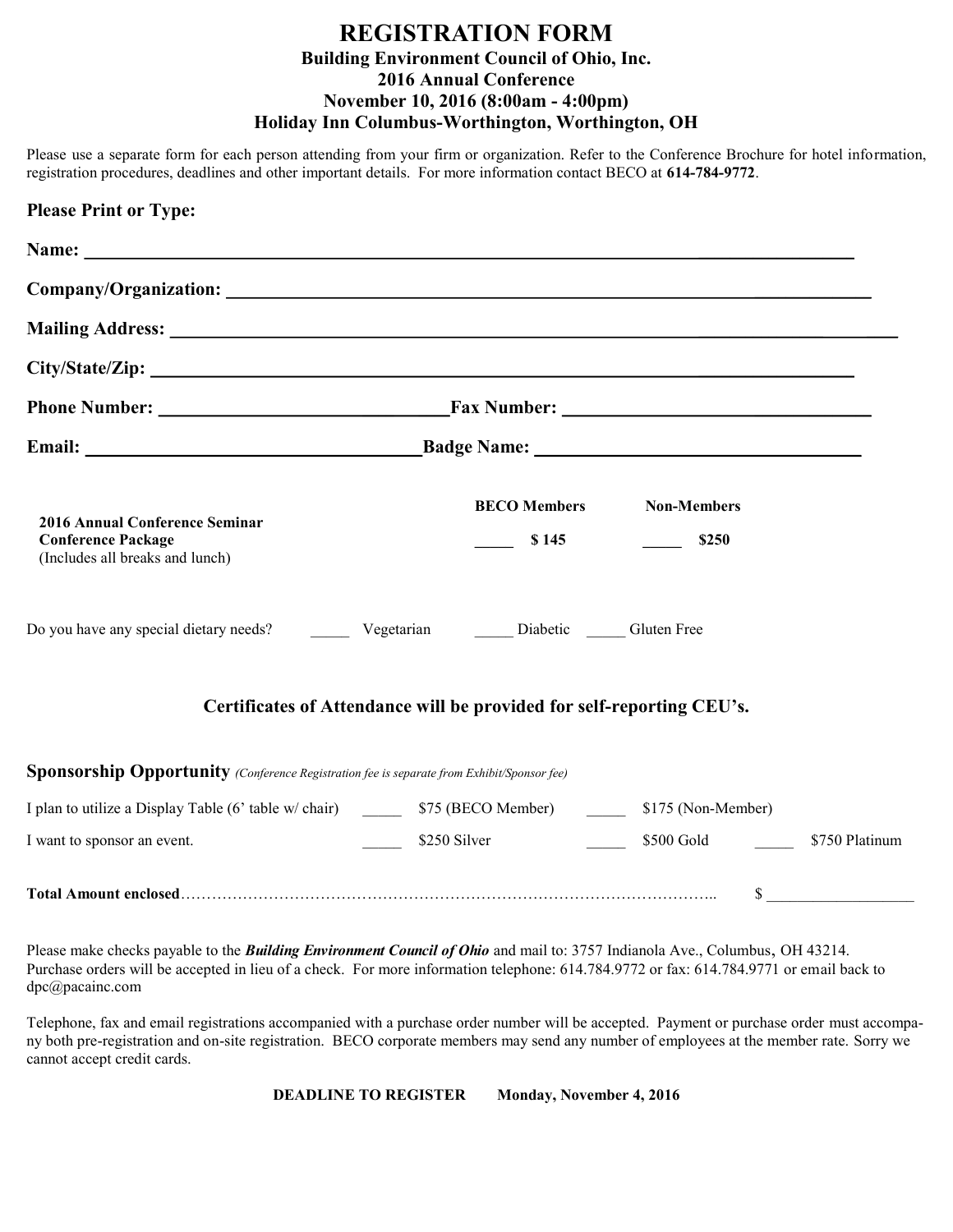

| Thursday, November 10, 2016 | $(8:00am - 4:00pm)$                                                                                                                                                   |  |
|-----------------------------|-----------------------------------------------------------------------------------------------------------------------------------------------------------------------|--|
| $8:00 - 8:30$ am            | Conference Registration<br><b>Continental Breakfast</b><br><b>BECO Business Meeting</b><br><b>Opening Remarks</b>                                                     |  |
| $8:30 - 9:15$ am            | <b>Ohio Department of Health Updates</b><br>By: Mark Needham, ODH Asbestos Program                                                                                    |  |
| $9:15 - 10:00$ am           | <b>OhioEPA 5-Year Regulation Review Update</b><br>By: Paul Koval — OhioEPA, Division of Air Pollution Control                                                         |  |
| $10:00 - 10:15$ am          | <b>BREAK/EXHIBITS</b>                                                                                                                                                 |  |
| $10:15 - 11:00$ am          | <b>School Lead Testing Grant Program</b><br>By: Jean Stephenson — Ohio Facilities Construction Commission (OFCC)                                                      |  |
| $11:00 - 11:45$ pm          | <b>New OSHA Silica Rules and OSHA Updates</b><br>By: Melissa Linton $-$ OSHA                                                                                          |  |
| $11:45 - 12:45$ pm          | <b>LUNCH</b>                                                                                                                                                          |  |
|                             | <b>50/50 Raffle</b>                                                                                                                                                   |  |
| $12:45 - 1:30 \text{pm}$    | <b>Mold Update: Mold-related Diseases, Diagnosis, and Treatments,</b><br><b>New Technology Revolutionizing the Practice of Infection Control</b><br>By: Michael Pinto |  |
| $1:30 - 2:00 \text{pm}$     | <b>Technical and Financial Resources for Businesses and Communities</b><br>OhioEPA, Division of Environmental and Financial Assistance (DEFA)<br>By: Susan Applegate  |  |
| $2:00 - 2:15$ pm            | <b>BREAK/EXHIBITS</b>                                                                                                                                                 |  |
| $2:15 - 2:45$ pm            | <b>HVAC Effects on Radon and Indoor Air Quality and a Radon Update</b><br>By: David Metzger                                                                           |  |
| $3:00 - 4:00 \text{pm}$     | <b>State Regulatory Panel Question and Answer Session</b>                                                                                                             |  |
| $4:00 \text{ pm}$           | <b>Adjourn</b>                                                                                                                                                        |  |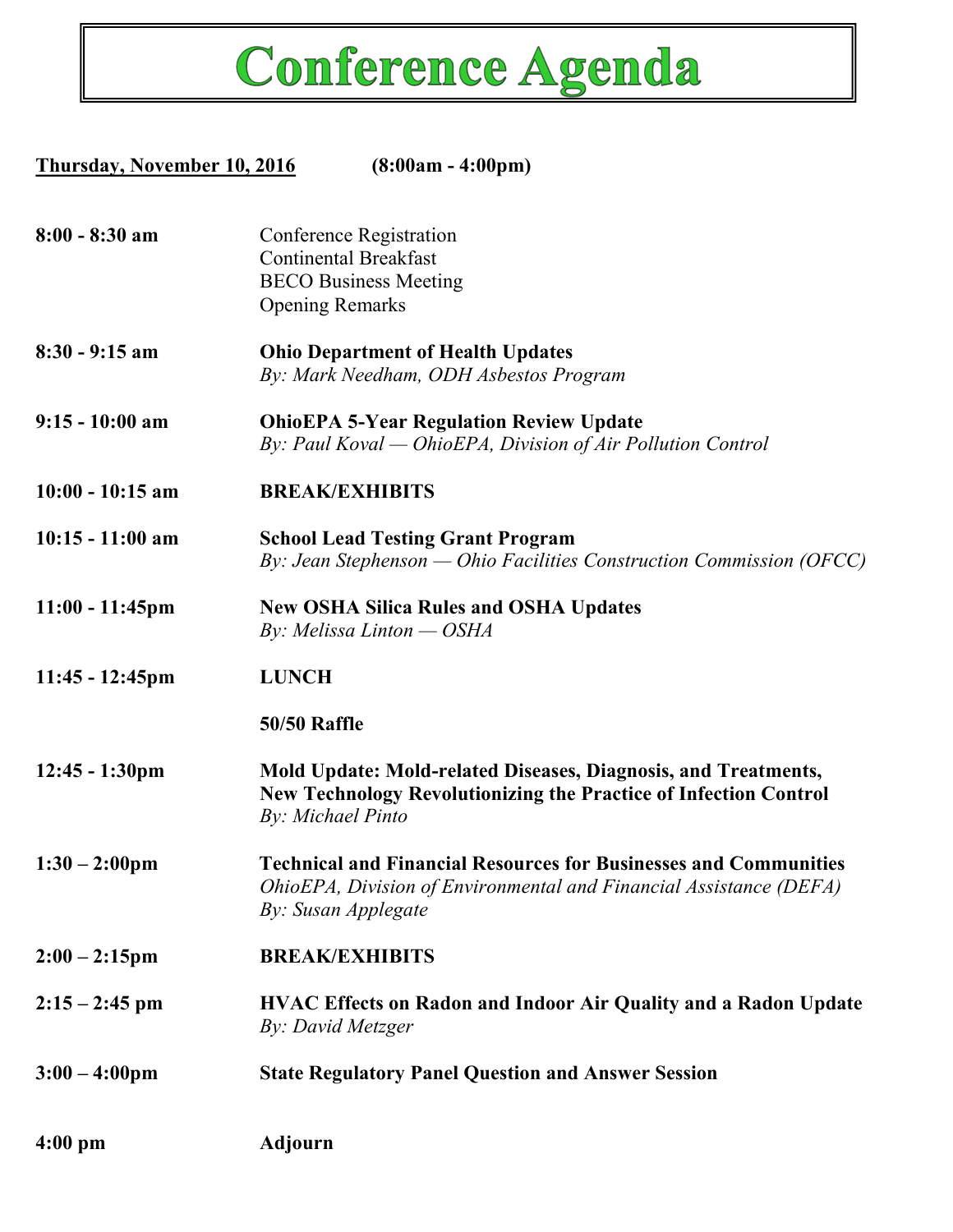#### **BECO Annual Conference November 10, 2016 (8:00am - 4:00pm)**

### **Exhibitor & Sponsor Information**

**Cost to exhibit at the BECO Conference is \$175 for Non-Members**. This fee includes one (1) 6 foot table and two (2) chairs, your company's name listed as an exhibitor in the conference booklet, and a copy of BECO Conference Attendees' contact information (conference registration required if attending).

**Special offer for BECO Members:** BECO members are invited to advertise their businesses at this year's conference for only **\$75**. Members will receive a 6 foot skirted table to highlight their businesses.

> *Levels of Sponsorship* **Platinum = \$750 Gold = \$500 Silver = \$250**

**Be a Platinum Sponsor** at the BECO Conference and receive a 6 foot skirted table, two (2) chairs, your company's name listed as a Platinum Sponsor in the conference booklet, a copy of all BECO Conference Attendees' contact information, a sign with your company's name & logo at the sponsored event (i.e. conference luncheon), meals for two company representatives, a full page ad in the Conference Booklet, and a 10 minute luncheon presentation.

**Be a Gold Sponsor** at the BECO Conference and receive a 6 foot skirted table, two (2) chairs, your company's name listed as a Gold Sponsor in the conference booklet, a copy of all BECO Conference Attendees' contact information, a sign with your company's name & logo at the sponsored event (i.e. conference reception or breakfast), meals for one company representatives and a half page ad in the Conference Booklet and a 5 minute luncheon presentation.

**Be a Silver Sponsor** at the BECO Conference and receive a 6 foot skirted table, two (2) chairs, your company's name listed as a Silver Sponsor in the conference booklet, a copy of all BECO Conference Attendees' contact information, a sign with your company's name & logo at the sponsored event (conference break), meals for one company representative and a business card size ad in the Conference Booklet.

#### **Hotel Information**

A block of rooms has been reserved at the **Holiday Inn Columbus-Worthington 7007 N. High Street, Worthington, OH 43085**. Contact the hotel to make your reservation by October 9, 2016 at 614-436-0700 use code 1215466 and identify yourself as being with the Building Environment Council of Ohio (BECO) for a single or double rate of **\$99**, plus tax.

**Certificates of Attendance will be provided for self-reporting CEU's.**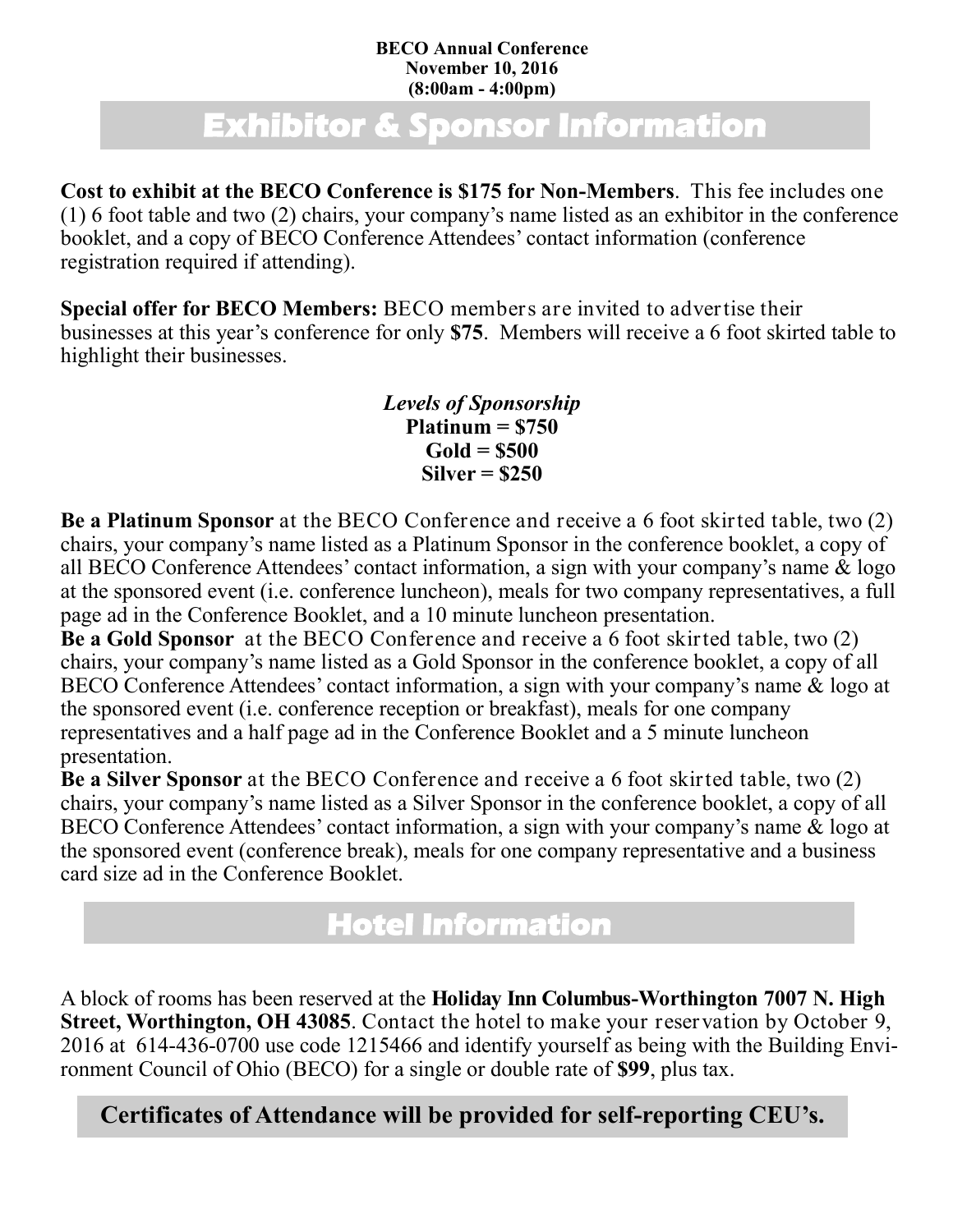Join Us

**November 10, 2016 (8:00am - 4:00pm)**

at the

#### **BECO Annual Conference**

At

*Holiday Inn Columbus-Worthington 7007 N. High Street Worthington, OH 43085*

Reserve your room today! **\$99 614-436-0700**

Building Environment Council of Ohio 3757 Indianola Ave Columbus, Ohio 43214 614/784-9772 www.becohio.org